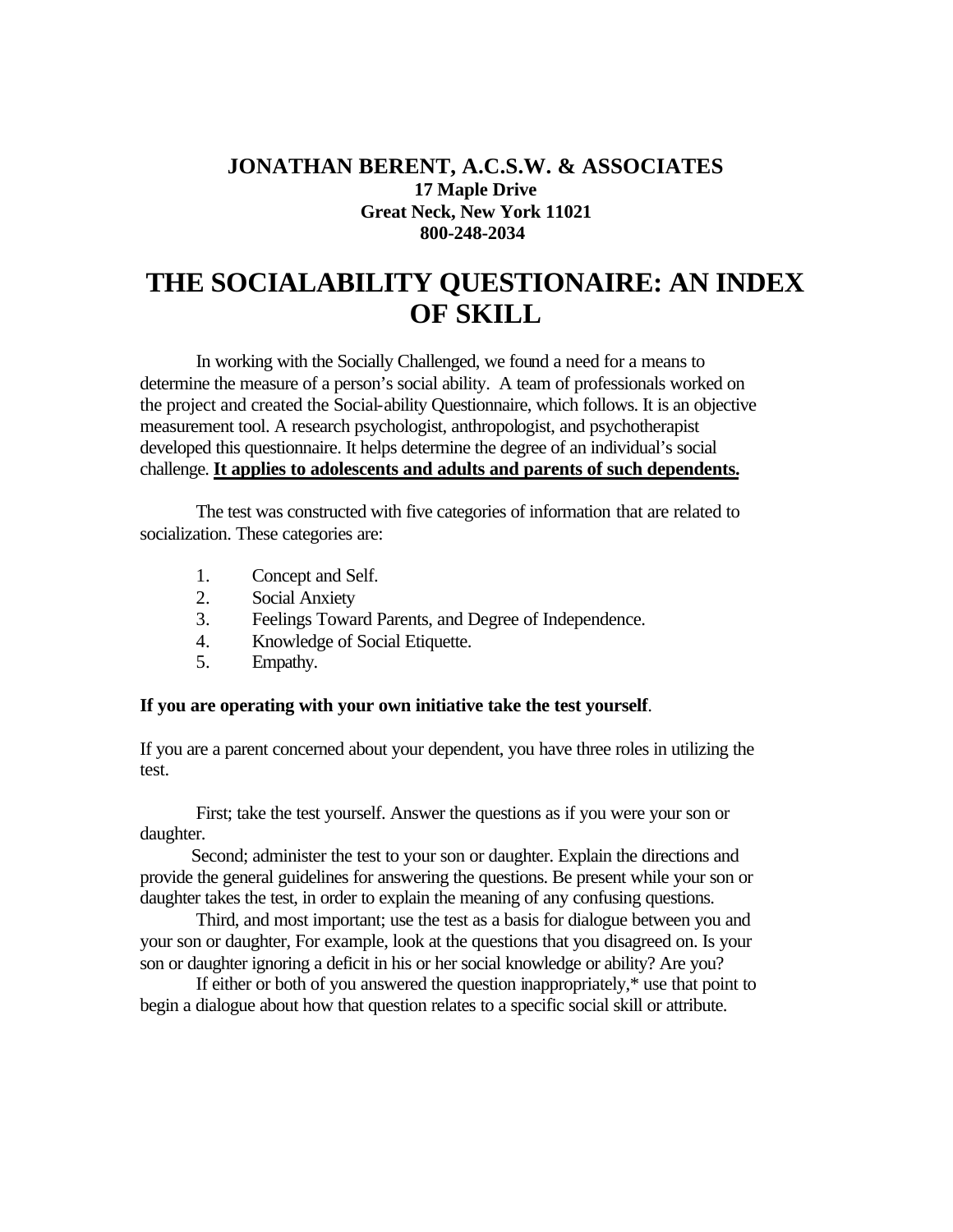## **GRADING AND INTERPRETING THE RESULTS**

When grading the test, assign each correctly answered question a value of 1. Then add all the correct answers to determine a total score.

The mean score for individuals with a moderate social challenge is 22.5. This means that approximately half of the individuals who have taken the test scored higher than 22.54 and half scored below.

The following table will serve as a general guideline for Interpreting test scores:

| LOW           | 17 or below |
|---------------|-------------|
| <b>MEDIUM</b> | $18 - 27$   |
| <b>HIGH</b>   | 28 or above |

\*Note: There are no "right" or "wrong" answers in an absolute sense; however, a correct answer reflects a better ability with social skills.

Directions: Please read each question carefully, and decide whether or not the question describes you. Circle "T" if the statement applies to you, or "F" if it does not.

| T F 1. | I listen patiently to others, and try to see things from their points of view.                                                |
|--------|-------------------------------------------------------------------------------------------------------------------------------|
| T F 2. | I often think about my physical appearance, and what kind of an<br>impression I make on others.                               |
| T F 3. | I am very uncomfortable talking about myself.                                                                                 |
| T F 4. | I am good at knowing how much to share about myself; I know when to<br>keep emotional distance, and when to speak intimately. |
| T F 5. | I try to emphasize the positive in others when I confront them rather than<br>the negative, or what is wrong with them.       |
| T F 6. | I am able to openly discuss the quality of my relationship to someone else<br>in my conversations with him or her.            |
| T F 7. | I am prone to attacks of anxiety, and don't know how to control them.                                                         |
| T F 8. | My values are unclear, and I often have difficulty in deciding which<br>course of action is right or which is wrong.          |
| T F 9. | I sometimes think I'd be happier if I could exist all by myself.                                                              |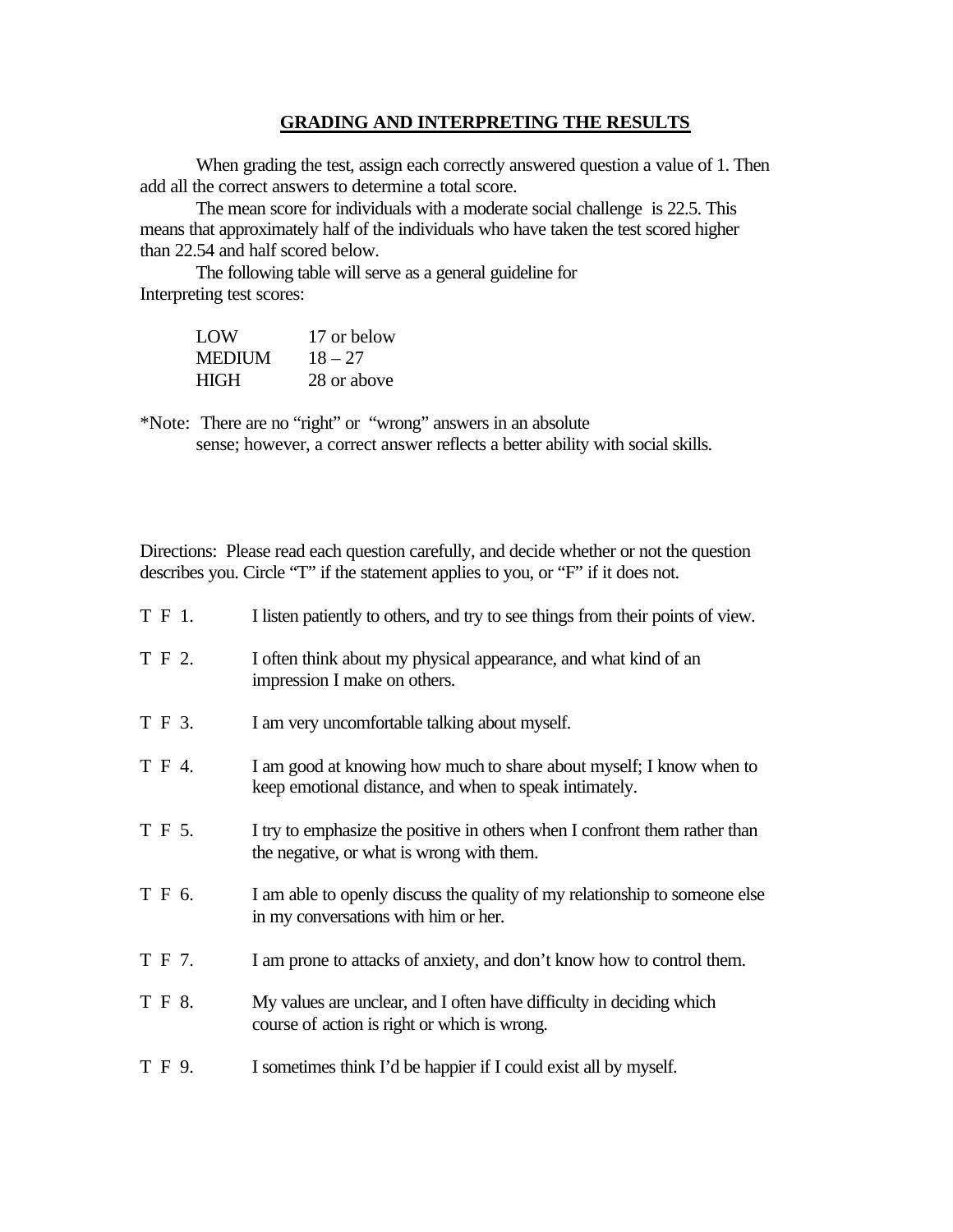T F 10. I don't know how I will be able to survive after my parents die. T F 11. I often feel that life is not worth living. T F 12. I'm good at interacting with other people. T F 13. I understand all of the different roles, which I play in life. T F 14. I'm uncomfortable at parties and large, noisy events. T F 15. I have plenty of self – confidence. T F 16. I am sure on my own, and don't need any money from my parents. T F 17. When I look at how things are going in my life, it's hard to imagine that I will ever amount to anything. T F 18. I have frequent bouts of nausea and vomiting, especially when I am forced to interact with other people, with whom, I'd prefer not to. T F 19. There is nothing that I think I do very well. T F 20. I can place myself in someone else's shoes, and ask, "What would I do if I were him or her". T F 21. Before I challenge someone, I first try to understand him or her. T F 22. When I'm in public, I often feel confused about how to act. T F 23. I'm good at starting conversations with people I don't know. T F 24. I'm good at both speaking and listening to others. T F 25. I'm good at knowing what to do in familiar surroundings, but the idea of doing something new around people I don't know terrifies me. T F 26. When I meet someone new, after the first sentence or so, I don't know what else to say. T F 27. I am only able to get from place to place because of my parents' being willing to drive me. T F 28. I like sharing. T F 29. I understand the difference between a friend and an acquaintance.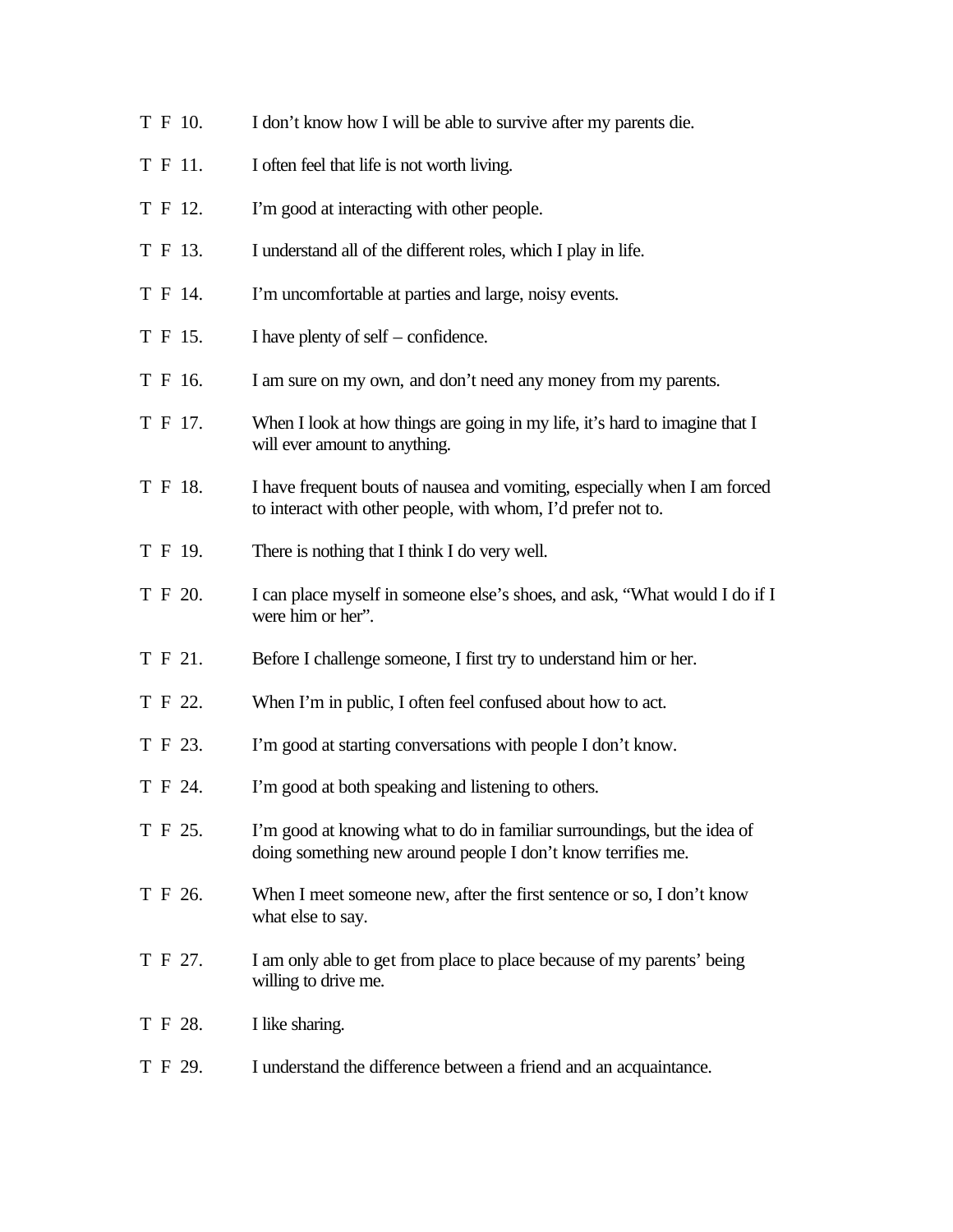| T F 30. | I understand what people are saying to me, but I'm often confused about<br>their intentions and motivations.                                         |
|---------|------------------------------------------------------------------------------------------------------------------------------------------------------|
| T F 31. | I have no significant friendships or relationships outside of my family.                                                                             |
| T F 32. | I often feel frustrated toward my parents. On the other hand, they love me<br>and protect me. But I get angry when they are overly protective of me. |
| T F 33. | I would never admit it, but my parents give me the only strength and<br>support I receive.                                                           |
| T F 34. | Sometimes I think I know someone, then, all of a sudden, I realize that I<br>don't.                                                                  |
| T F 35. | If an opportunity came up for a date, I'm sure I could think of a place to<br>go and a way to get there.                                             |

ANSWER KEY:

- 1. T
- 2. T
- 3. F
- 4. T
- 5. T 6. T
- 7. F
- 8. F
- 9. F
- 10. F
- 11. F
- 12. T 13. T
- 14. F
- 15. T
- 16. T
- 17. F
- 18. F
- 19. F
- 20. T
- 21. T 22. F
- 23. T
- 24. T
- 25. F
- 26. F